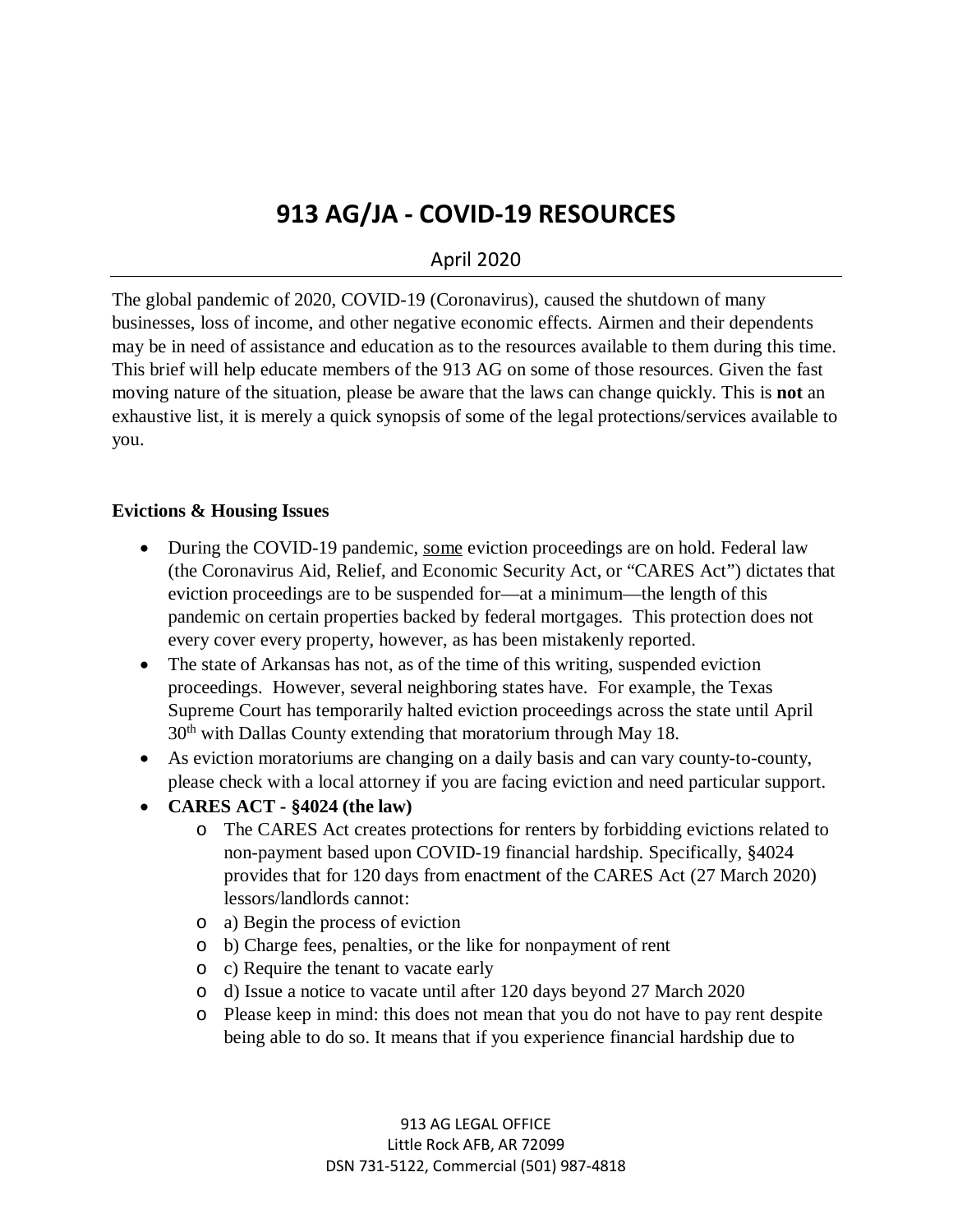COVID-19 such that you are unable to pay rent, you cannot be evicted for nonpayment during this emergency.

#### **Unemployment Assistance**

- The State of Arkansas has expanded and extended its unemployment insurance benefits to those adversely affected by COVID-19. The state of Arkansas has set up a hotline number, 844-908-2178, to make unemployment requests. Information is also available at https://www.arkansasedc.com/covid19. The state is advising citizens to not go to workforce centers to sign up for unemployment benefits if they can apply over the phone.
- **CARES ACT - §2102 (the law)**
	- o (The CARES Act expands Unemployment Insurance benefits and adjusts eligibility requirements. Section 2102 provides that covered individuals may receive unemployment benefits based on "partial unemployment or inability to work caused by COVID-19" through the end of 2020, so long as unemployment is related to COVID-19.9 The term "covered individual" has also expanded. It now includes any person who would not normally be eligible under State and Federal law, including those who have exhausted all rights to benefits and self-employed individuals.

#### **Supplemental Nutrition Assistance Program (SNAP)**

• Some Airmen and their dependents/extended family members may already qualify for the Supplemental Nutrition Assistance Program (SNAP). This is a federally-funded and state-administered program designed to help low-income individuals and families buy food. The state of Arkansas is working to fast track applications for those affected by the current situation. The USDA has also authorized emergency allotments of benefits for those who did not previously qualify for assistance.

### **Special Supplemental Program for Women, Infants and Children (WIC)**

- WIC, much like SNAP, is a federally-funded and state-administered program. This program is designed specifically for mothers and young children (as opposed to the opportunity for eligibility for adults without dependents with SNAP).
- Per the USDA website, all nutrition assistance programs have certain flexibilities to respond to pandemics such as COVID-19 which do not require further federal approval. For WIC, those flexibilities include:
- Extending certification periods (for those already receiving benefits) for up to 30 days;
- Provide up to three months of benefits in advance;
- In limited circumstances, conduct certification by phone.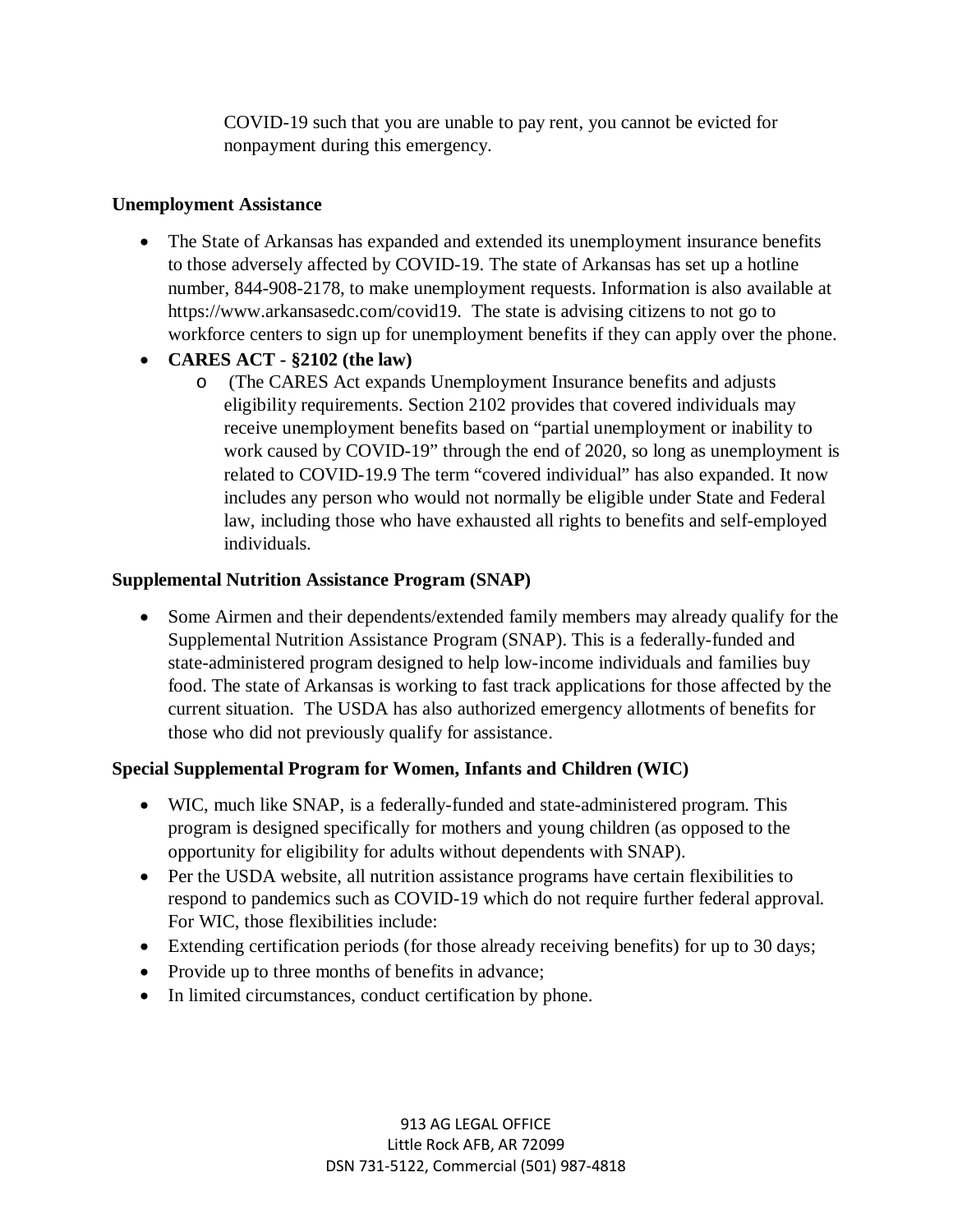#### **Internal Revenue Service (IRS)**

- The IRS has established a special section on their website focused on steps to help taxpayers, businesses, and others affected by the COVID-19 pandemic at https://irs.gov/coronavirus.
- On 21 March 2020, the IRS extended the federal income tax filing due date from 15 April 2020 to 15 July 2020. This also means that, for individuals who owe taxes to the IRS, they will not incur any penalties or interest as long as they payment is made by 15 July 2020. Taxpayers can still request a tax filing extension, if needed, by filing IRS Form 4868.

#### **Guidance on CARES Act Protections**

• The CARES Act provides many financial protections to those put in a position of need due to the COVID-19 health emergency. Much of this relief comes in the form of barring debt holders to penalize debtors for being out of work due to the social distancing requirements of the emergency. This portion of the pamphlet will outline generally these protections. Please be aware that this is not an exhaustive examination of the protections.

#### **Mortgages - §4022**

- Section 4022 of the CARES Act provides that individuals with a federally backed mortgage who experience "a financial hardship due, directly or indirectly, to the COVID-19 emergency may request forbearance… regardless of delinquency status." This means that if you have a federally backed home loan and cannot pay your mortgage payment due to hardship created by the COVID-19 health emergency, you can ask your mortgage company to suspend your requirement to make payments. This forbearance will remain in place for 180 days and can be extended for an additional 180 days. In addition, fees, penalties and interest (beyond what is assessed as if they borrower had made proper payments) can accrue. The method for doing this is as follows:
- Submit a request to the loan servicer/mortgage company;
- Affirm that you are experiencing a financial hardship due to COVID-19. The loan servicer/mortgage company cannot require additional documentation for attest to financial hardship.
- Section 4022 also delineates that no federally backed mortgage may be foreclosed upon for a period of no less than 60 days from 18 March 2020.

#### **Small Business Owners**

• Airmen, retirees and dependents often also small business owners. The CARES Act provides protections for these businesses through the Paycheck Protection Program. Section 1102 of the act outlines the program: loans are available to cover the cost of small businesses' payroll expenses. Payroll expenses include but are not limited to: employee paychecks, costs for group healthcare and paid leave programs, interest on mortgage obligations for the business, rent and utilities.8